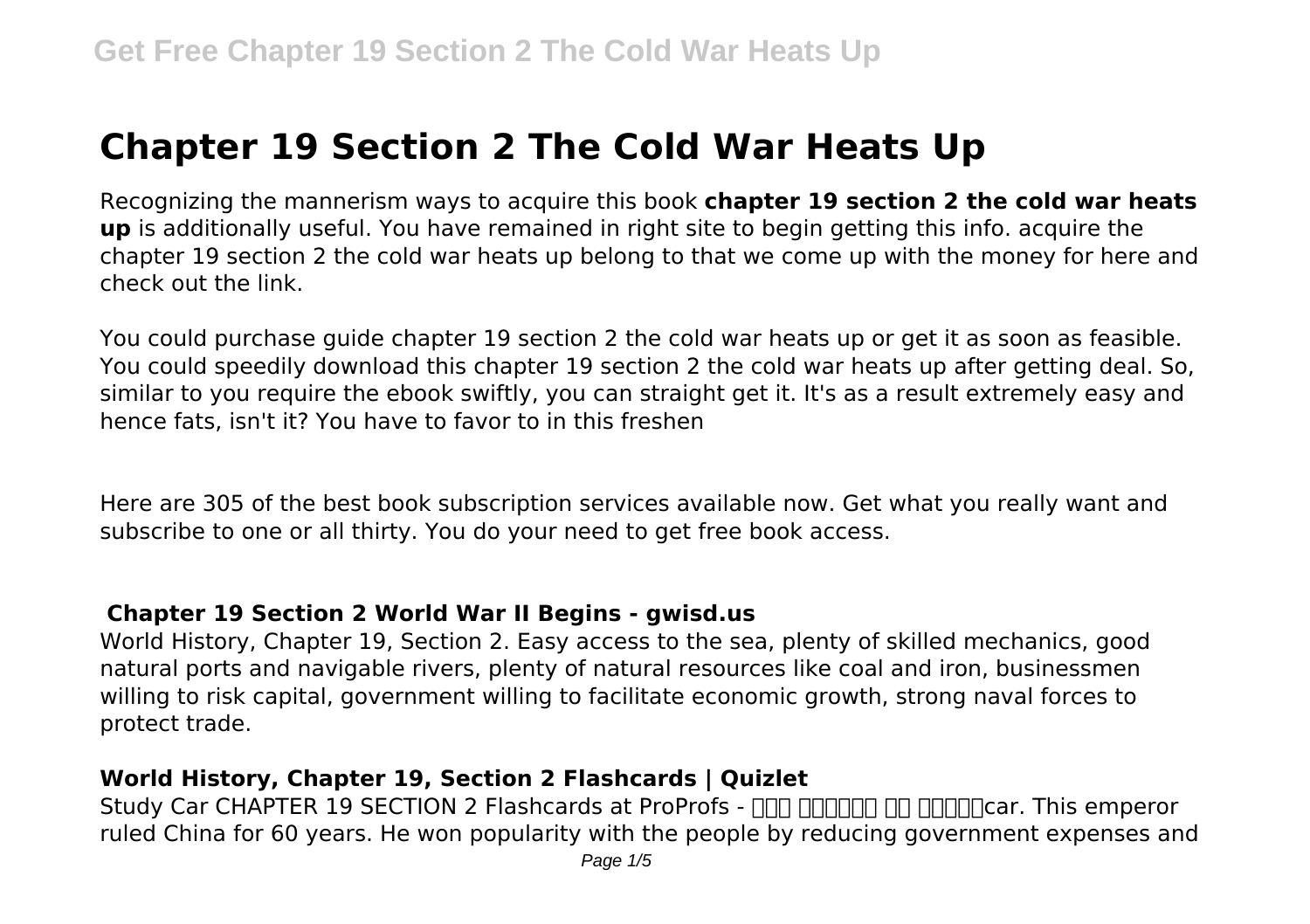cutting taxes and won the support of the intellectuals by offering them government positions.

#### **Chapter 19 Section 2 Flashcards | Quizlet**

Chapter 19 Section 2 World War II Begins Click on a hyperlink to view the corresponding slides.

#### **General Law - Part I, Title II, Chapter 19, Section 2**

Start studying Chapter 19 Section 2. Learn vocabulary, terms, and more with flashcards, games, and other study tools.

#### **§ 19.2-322.1. Suspension of execution of judgment on appeal**

Transcript of Chapter 19 Section 2: China limits European Contacts. He was a Chinese Muslim Admiral, who led all 7 of the first Chinese Voyages. The Voyages ranged from Southeast Asia to eastern africa. His fleet of treasure, fighting, and storage ships,numbered over 27,000 people on some voyages. In 1433 China withdrew to Isolation.

# **Chapter 19 Section 2 Flashcards | Quizlet**

Section 2. The secretary of health and human services shall appoint, with the approval of the governor, a commissioner of mental health who shall serve at the pleasure of the secretary and may be removed by the secretary at any time, subject to the approval of the governor.

# **Chapter 19 Section 2 Guided Reading Questions**

§8-19-2 19-2 (c) However, when a student's behavior violates established policies, rules, or regulations of the department, state or local laws, the department may take appropriate disciplinary action in accordance with this chapter. The purpose of school-administered discipline is to: (1) Promote and maintain a safe and secure educational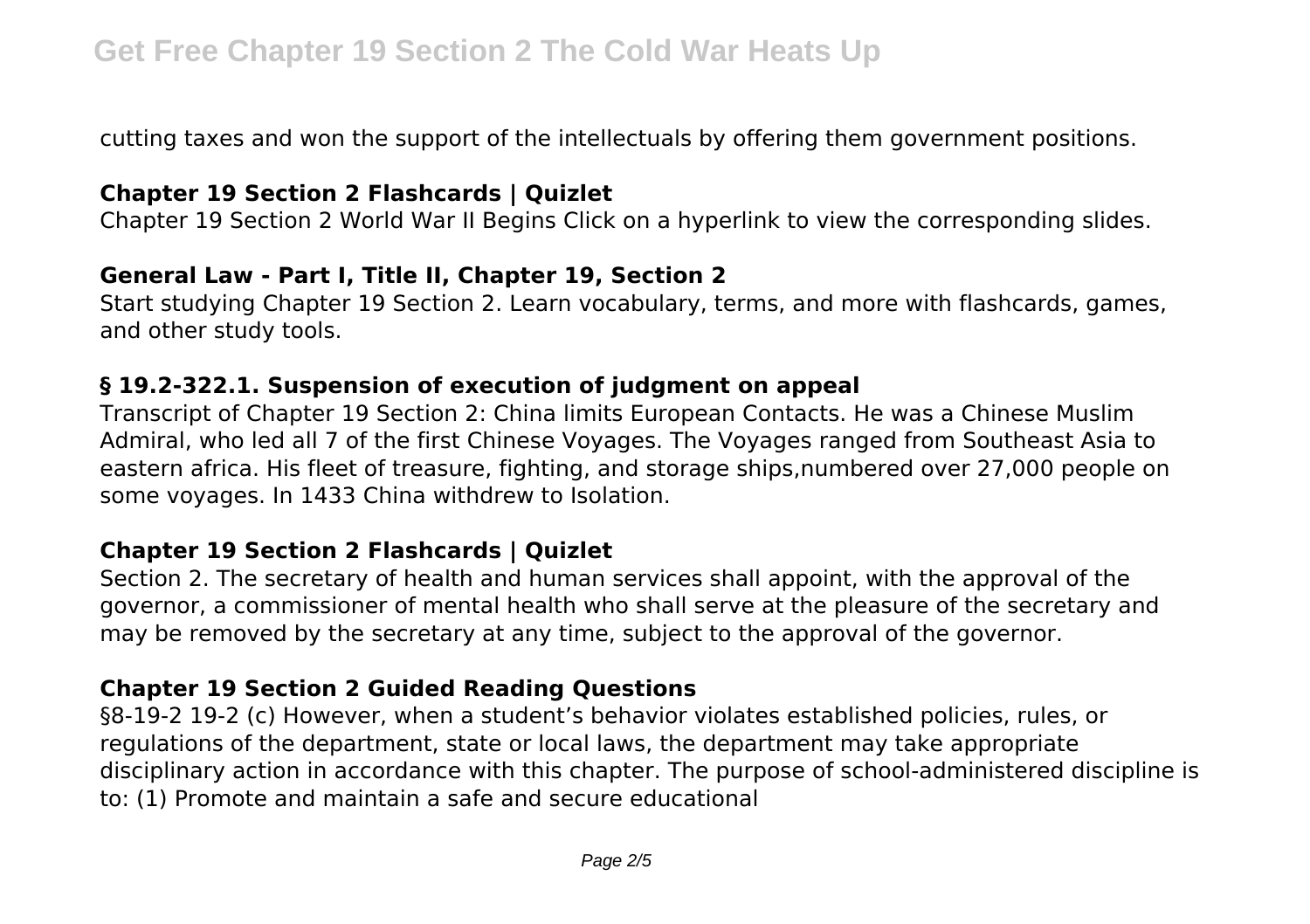# **Chapter 19: The Growth of Industry, 1865-1914**

§ 63.2-1900. Definitions. As used in this chapter, unless the context requires a different meaning: "Administrative order" or "administrative support order" means a noncourt-ordered legally enforceable support obligation having the force and effect of a support order established by the court.

#### **Chapter 19**

Chapter 19 Section 2 Guided Reading Questions 1) How did the United States raise an Army? When the U.S. joined the war, there were only 200,000 men enlisted in the armed forces, and so in order to build a large enough army to take on Europe, Congress passed the Selective Service Act, which required men to register with the government in order ...

### **Magruder's American Government**

Chapter 19, Section 2 (Pages 588–593) Inventions Essential Question How did the inventions of the late 1800s revolutionize society? Directions: As you read, complete a chart like the one below to show how inventions of the late 1800s affected society. Communications (pages 589–590)

# **Chapter 19 Section 2 The**

Chapter 19: Section 2. a ritual that involved kneeling in front of the emperor and touching one's ead to the ground nine times. besides giving gifts, this was how diplomats gave tribute.

# **HAWAII ADMINISTRATIVE RULES DEPARTMENT OF EDUCATION ...**

Section Theme Geography and HistoryAs the rail-roads expanded, the centers of some industries shifted. Railroads Lead the Way Rugged construction gangs labored on the Union Pacific and other railways during the transportation boom of the late 1800s. The chorus of a favorite song told of the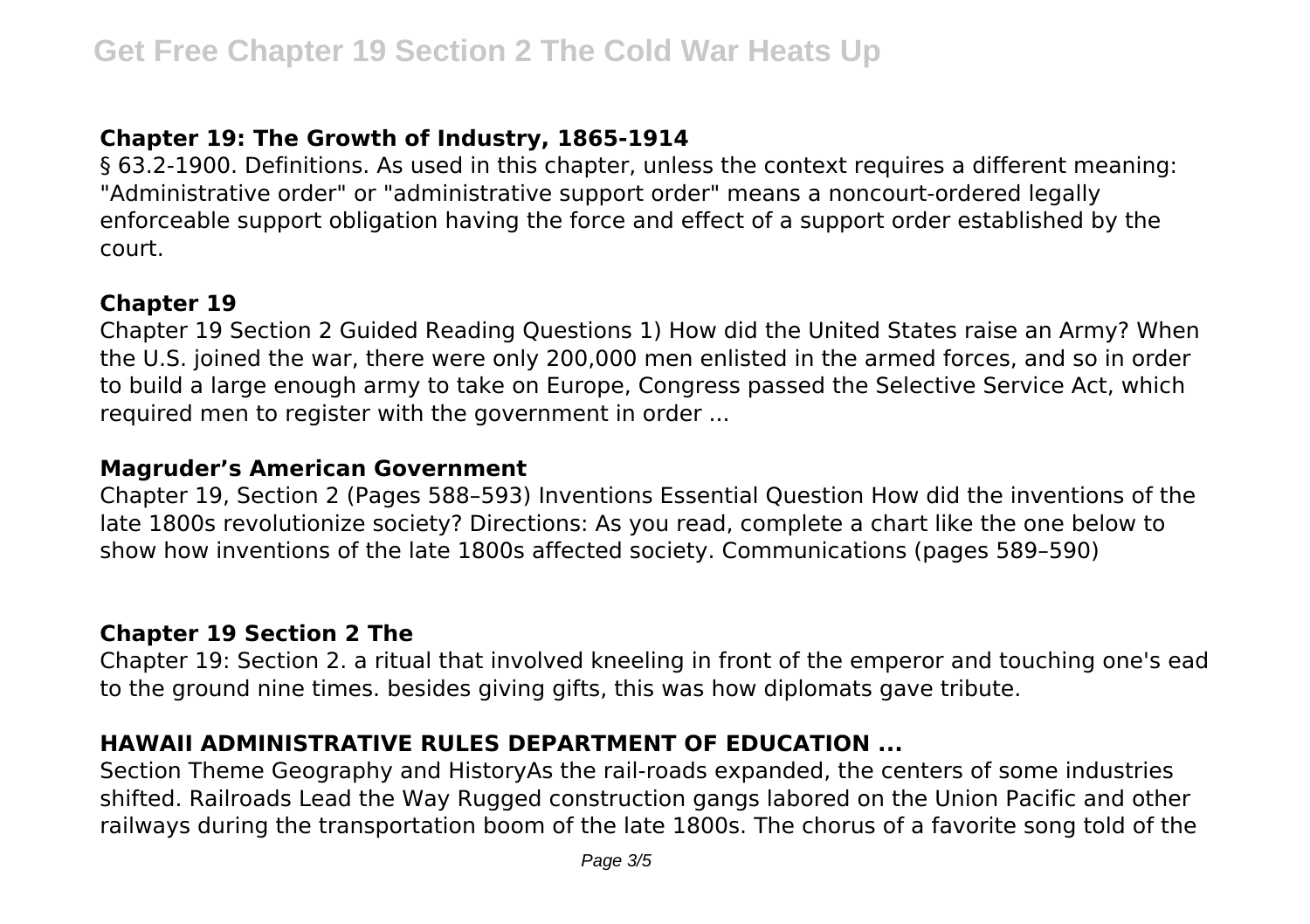... CHAPTER 19 The Growth of Industry ...

### **§ 63.2-1900. Definitions - Virginia**

A. Every administrative support order directing a noncustodial parent to pay child or child and spousal support shall provide for immediate income withholding from the noncustodial parent's income as defined in § 63.2-1900 of an amount for current support plus an amount to be applied toward liquidation of arrearages, if any, unless the obligor and ...

#### **Car CHAPTER 19 SECTION 2 Flashcards by ProProfs**

Chapter 19 Section 1 & 2. The Supreme Court has struck down attempts to give government this power. prior restraint. This refers to Web sites that provide government services online. Egovernment. The Internet is an example of. electronic media. The era of television politics began with this president.

#### **Freedom of Religion Chapter 19 Section 2**

Chapter 19. § 19.2-322.1. Suspension of execution of judgment on appeal. Execution of a judgment from which an appeal to the Court of Appeals or the Supreme Court is sought may be suspended during an appeal provided the appeal is timely prosecuted and an appeal bond is filed as provided in § 8.01-676.1.

#### **Chapter 19: Section 2 Flashcards | Quizlet**

Chapter 19 Section 2. A test that can be administered around the 14th-16th week. The procedure involves inserting a needle into the woman's abdomen and uterus to remove a small amount of amniotic fluid surrounding the fetus.

# **§ 63.2-1923. Immediate withholding from income; exception ...**